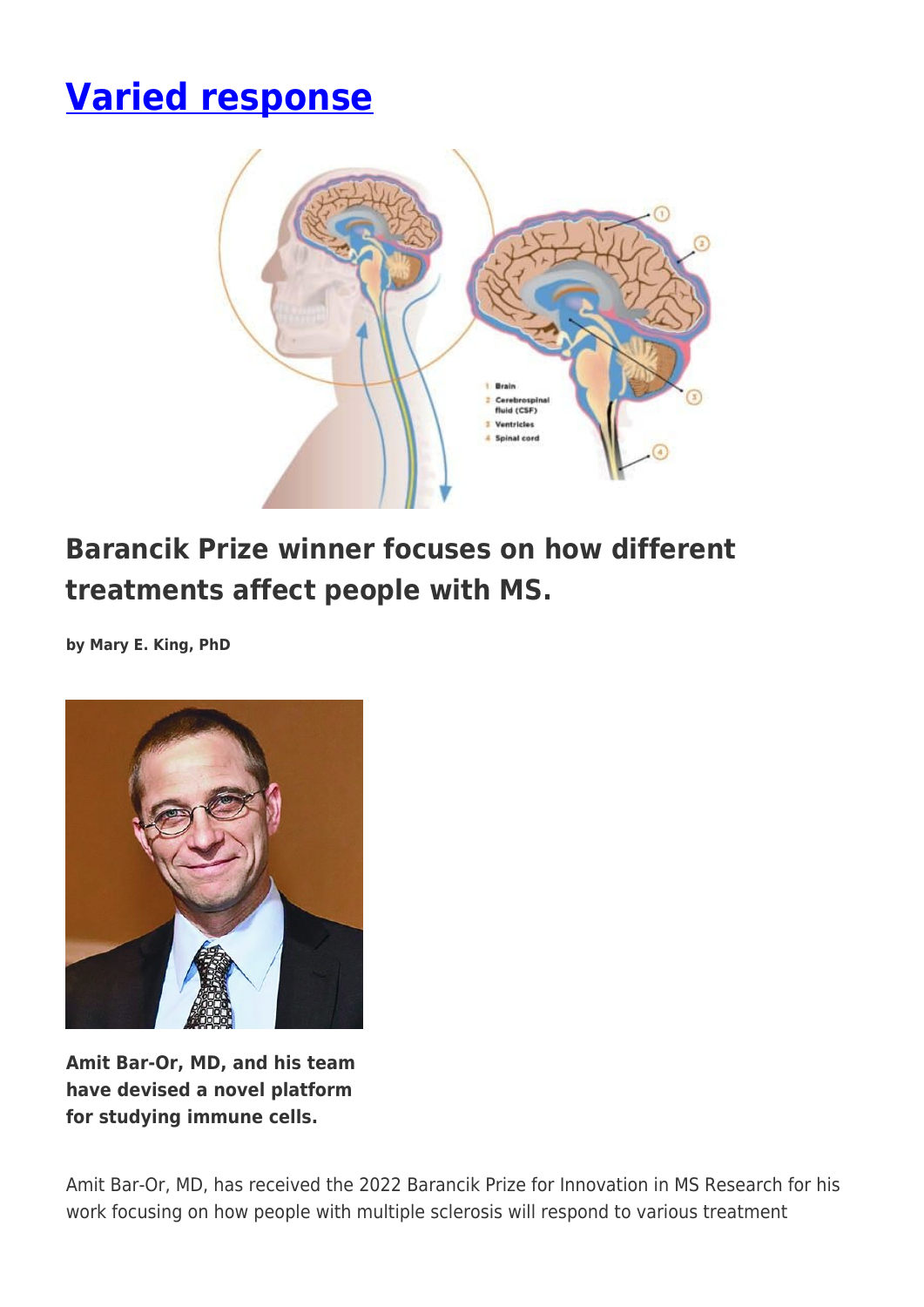options.

Bar-Or is the Melissa and Paul Anderson President's Chair, professor of neurology, at the University of Pennsylvania's Perelman School of Medicine in Philadelphia, where he serves as chief of the Division of Multiple Sclerosis and Related Disorders. He also is founding director of the Center for Neuroinflammation and Neurotherapeutics.

Bar-Or and his team have devised a unique approach to tease out the important differences in immune responses among people with MS, including the use of what he calls a novel "precision neuroimmunology platform." This platform is a set of highly specialized measurements of immune cells and how they respond in various situations: for example, in the presence of an MS therapy.

Their goals are to learn more about MS, who will respond to different medications and if and when therapy could be safely stopped in an individual — that is, to stop MS. "We want to ultimately predict and monitor the best options for each individual person with MS," Bar-Or says. "What should we initiate, and when might we switch or stop treatments? And, importantly, can we achieve a safe, durable remission?"

Bar-Or brought an interest in both neurosciences and immunology to the treatment of MS during his medical residency. He realized that MS could affect relatively young people just starting their professional careers. This differentiated MS from some other neurological diseases, like Alzheimer's disease, that mostly affect older people.

At the time, MS also had only recently been reclassified from a completely untreatable condition to one that could be partially treated, he says. Bar-Or realized how much more research was needed, especially to stop disease progression. He began to focus his research on MS, while continuing to look at how discoveries in MS can help, as well as be informed by, studies of other neurologic and immune-mediated diseases.

## **The precision neuroimmunology platform**

Bar-Or's precision neuroimmunology platform uses both blood and cerebrospinal fluid (CSF). CSF is a clear fluid that surrounds the brain and spinal cord and cushions them from injury. Studying the two compartments can provide complementary information. While studying CSF and its cells can be particularly informative, it requires lumbar puncture, which is not always practical to do repeatedly, in contrast to blood sampling, which can allow researchers to analyze many more samples over time, he says.

Bar-Or's approach to testing how an individual's immune system behaves is innovative in another way, as well. He points out that most of our immune cells are relatively quiet most of the time, but they activate in tissues when an immune response is triggered. So, looking at a simple blood test is not enough.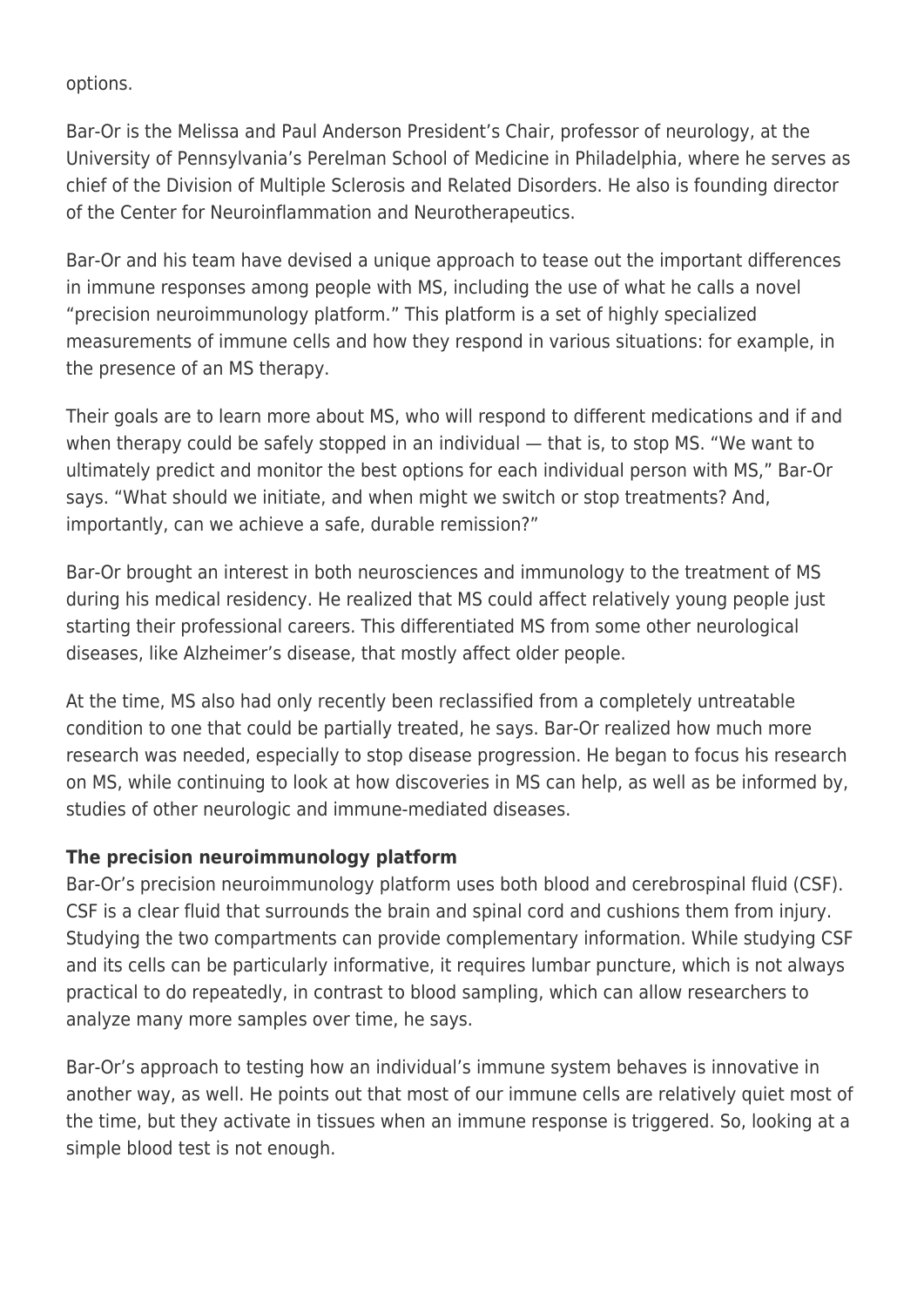# **What is the Barancik Prize?**

The Barancik Prize for Innovation in Research was created in 2014 by the Charles and Margery Barancik Foundation and is administered by the National Multiple Sclerosis Society. Chuck and Margie Barancik were also major personal supporters of MS research projects for more than 20 years. They developed the Barancik Prize to recognize exceptional scientists who have demonstrated outstanding innovation and originality in MS research. Barancik Prize winners receive \$100,000 that can be used at their discretion.

Instead, Bar-Or's platform evaluates how the immune cells respond to something that triggers an immune response. They do this in one of two ways: They can take a blood or CSF sample from any individual and activate the immune cells in the laboratory, or the immune cells can be activated while still inside an individual in response, for example, to an MS therapy or vaccination. Importantly, by measuring the responses of not just one cell type, but multiple cell types at the same time, they can study which immune cells respond and how each type of immune cell behaves. For example, one cell type might respond by releasing molecules that affect another type of immune cell, perhaps causing the second cell type to be more active or slowing/stopping its activity in ways that are relevant to MS.

As they learn more about what happens in the blood or CSF sample, Bar-Or's team is using this information to add more tests and to refine the existing tests.

"The process of how we measure and what we measure is the product of many years of work not just by us, but also by many others trying to understand the different immune abnormalities that can contribute to MS," Bar-Or says.

Bar-Or and his colleagues can also follow individual patients before and during treatment with an existing therapy or during a clinical trial. In this way, they learn how an individual's immune system changes over time with the introduction of a treatment. Bar-Or's approach allows researchers to see how various parts of an individual's immune system respond to that treatment and compare this spectrum of results to what is seen in other individuals with MS. He explains that the best opportunity to do this is during clinical trials of a proposed therapy, when they can evaluate all the clinical trial data together, including imaging and other testing.

#### **Impact on clinical trial design**

By studying people with MS in this way during clinical trials, Bar-Or hopes to expand what is known about how and why various individuals respond differently to a new treatment in a more detailed and nuanced fashion than simply observing MS symptoms or changes seen on an MRI.

"It has been gratifying to see efforts like ours contribute to changing the culture of clinical trials," he says. "Sponsors are now realizing the importance of building in carefully designed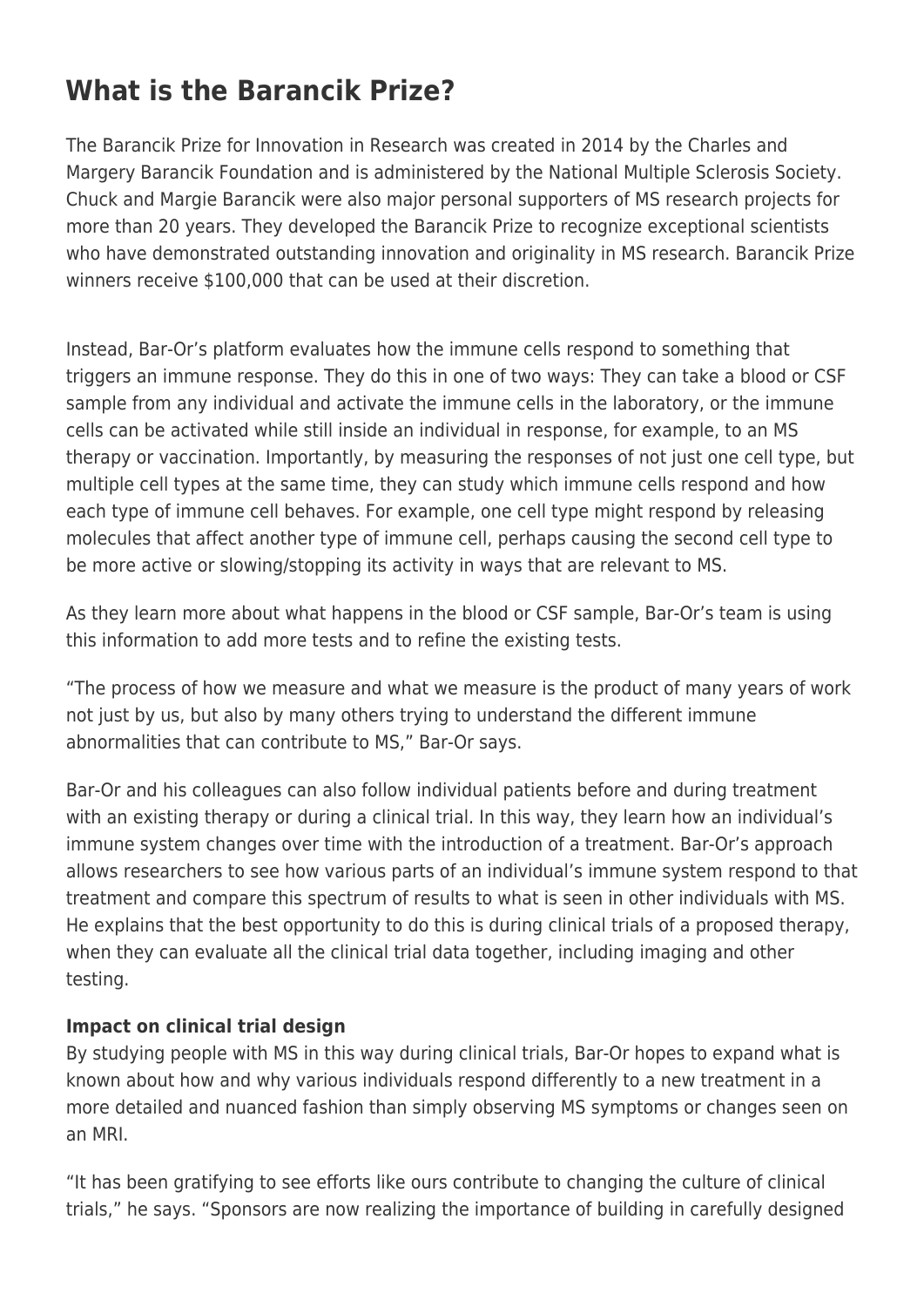biological assessments in trials going forward. We can recognize and study immune responses to a new therapy across the study participants during the trial and provide additional valuable information about both the new therapy as well as MS.

"Using this type of platform to study immune responses in people who don't have MS also contributes to our knowledge," Bar-Or says. "And because the animal models of MS only approximate the human form of the disease, we think that studying the condition in humans with MS and non-MS controls gives us the best sense of the variability of responses across individuals in health and disease. We need to understand the wide range of healthy immune diversity in addition to the range of responses in those living with MS."

### **Pandemic challenges**

Bar-Or says the pandemic affected his laboratory in two ways.

"The pandemic had a major impact on any patient-facing research," he says. "Our studies of patient samples came to a near-standstill, so we initially focused on laboratory work without human participants to keep patients and staff as safe as possible. Like many others, we dealt with back orders and problems getting certain supplies, too. But it brought out a great deal of creativity, including the ability to get things done with less."

Bar-Or says the pandemic also taught everyone how to pivot research quickly to focus on what is important to people with MS, such as vaccines.

"I never thought we would be viewed as experts in vaccinology, but we learned a tremendous amount about vaccines in people with MS, including those on various therapies," he says.

Research in general is still in a flux, with some aspects back to the way things were before the pandemic, but with other changes still in place indefinitely, such as wearing masks and staffing the lab in shifts to allow for distancing.

## **Support for the nomination**

V. Wee Yong, PhD, professor at the University of Calgary, Canada research chair in Neuroimmunology, and director of the Alberta MS Network, supported Bar-Or's nomination for the Barancik Prize, stating, "He is now internationally recognized as one of the top MS clinician-scientists worldwide and one of the premier authorities on the immunology of B cells."

Yong points to the precision neuro-immunology platform in particular. "These investigations have enabled Bar-Or to be a world leader in the profiling of an individual's functional immune response," Yong says. He adds that Bar-Or has used this platform to provide novel insights into the biology of MS and the changes to the immune system that occur as the disease evolves in an individual.

"His scientific, clinical and translational neuroimmunology and leadership contributions place him as one of the most impactful researchers on MS currently and for the foreseeable